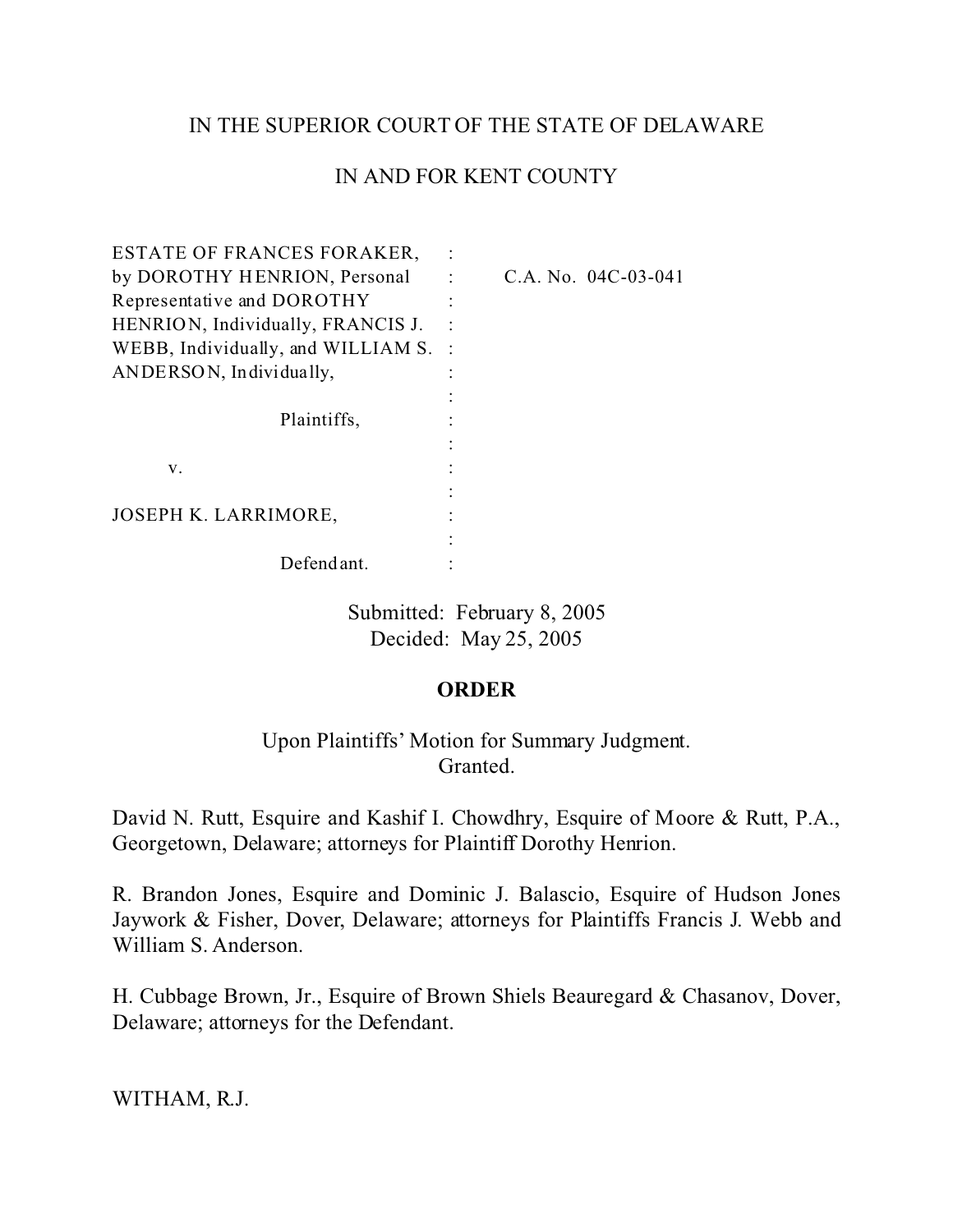Upon consideration of Plaintiffs' motion for summary judgment, the briefs submitted by both parties and the record before this Court, it appears to the Court:

In October 1987, Mr. Heartie J. Foraker and Mrs. Frances V. Foraker granted a right of first refusal for property located at 2210 Bay Road in Milford to L.A. Enterprises.<sup>1</sup> In February 1995, Mr. Foraker died and his interest in the property transferred to Mrs. Foraker as surviving joint tenant. Mrs. Foraker died in December 1998 and her interest in the property was devised to Dorothy Henrion ("Plaintiff").<sup>2</sup> In October 2003, Mrs. Henrion and Mr. Francis J. Webb entered into a sales agreement for the property which was contingent upon the removal of the right of first refusal once held by L.A. Enterprises.

L.A. Enterprises, comprised ofJosephK.Larrimore("Defendant") and William S. Anderson, was a Delaware partnership whose purpose was to conduct real estate development. In 1990, Larrimore and Anderson voluntarily dissolved L.A. Enterprises by signing an agreement that divided substantially all of the assets and debts of the partnership. The agreement however neglected to distribute the right of first refusal. Although a dispute currently exists between the parties as to whether the agreement effectively terminated L.A. Enterprises, the partnership has not engaged in any business or activity since the agreement was signed. In October 2003, Larrimore and Anderson, as former partners of L.A. Enterprises, received notice of

<sup>&</sup>lt;sup>1</sup> Property is identified by Kent county tax map parcel number 5-00-152000-01-4600-0001.

<sup>&</sup>lt;sup>2</sup> Francis J. Webb and Williams S. Anderson are also named as Plaintiffs in this action.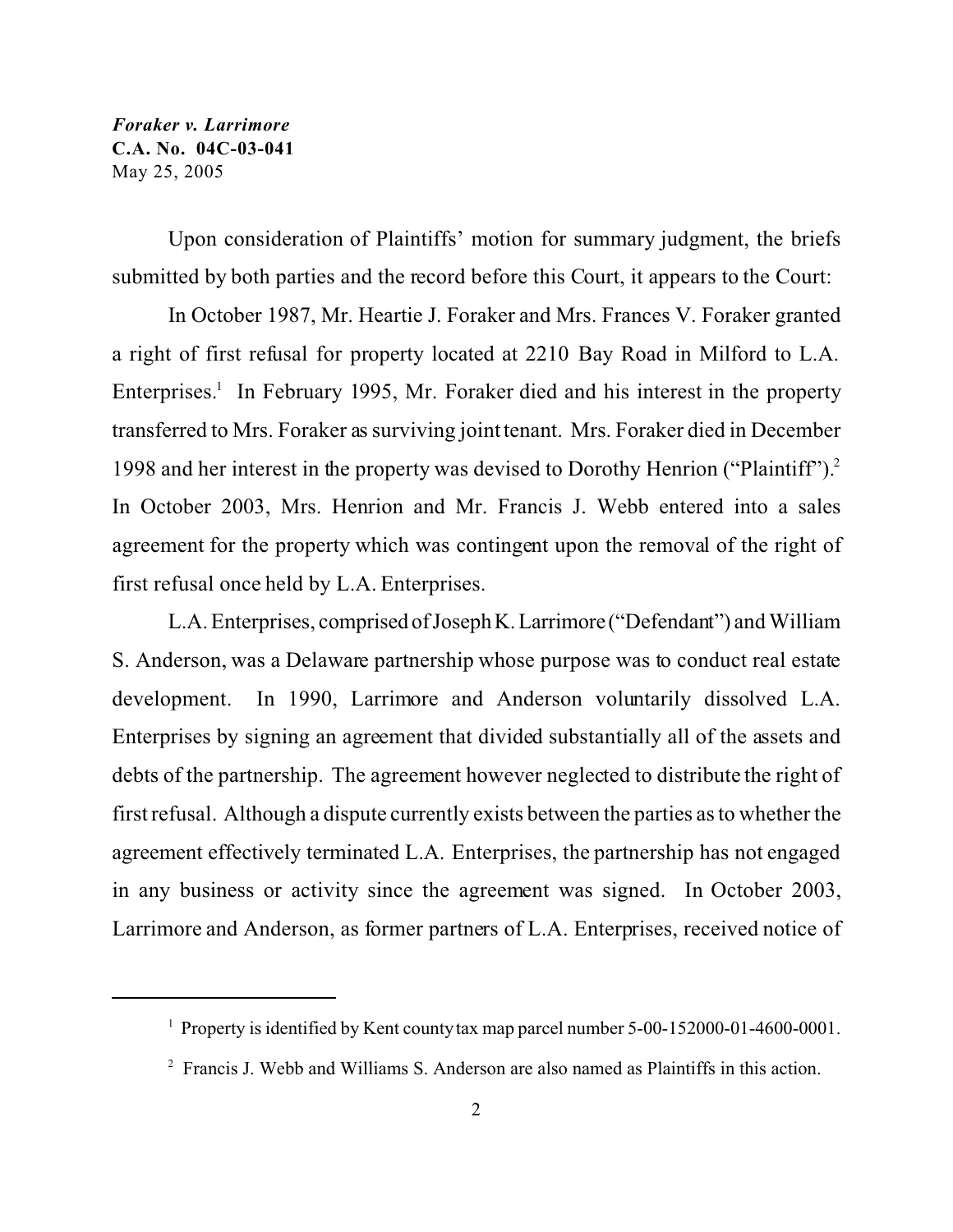Webb's offer to buy the subject property from Henrion contingent upon the removal of the right of first refusal once held by L.A. Enterprises. Although Larrimore wants to exercise the right of first refusal on behalf of L.A. Enterprises, Anderson has signed an affidavit affirming his refusal to exercise the right of first refusal or sign any document that would indicate L.A. Enterprises still exists. Plaintiffs are now seeking summary judgment based upon two independent grounds. First, because L.A. Enterprises never transferred the right of first refusal, Plaintiffs argue that the right of first refusal terminated in 1990 when L.A. Enterprises terminated. In the alternative, if this Court determines that the right of first refusal still exists, Plaintiffs contend that Larrimore cannot unilaterally exercise said right on behalf of L.A. Enterprises.

Defendant Larrimore contends that L.A. Enterprises exists because the partnership still possesses undistributed assets, namely, the right of first refusal. Because L.A. Enterprises never distributed the right of first refusal, Larrimore argues that L.A. Enterprises merely dissolved in 1990 and continues to exist until the affairs of the partnership are completely wound up. Accordingly, Defendant contends that L.A. Enterprises along with the right of first refusal still exists and the partnership agreement authorizes him to unilaterally exercise the right of first refusal on behalf of the partnership.

Superior Court Civil Rule 56(c) provides that judgment " shall be rendered forthwith if the pleadings, depositions, answers to interrogatories, and admissions on file, together with the affidavits, if any, show that there is no genuine issue as to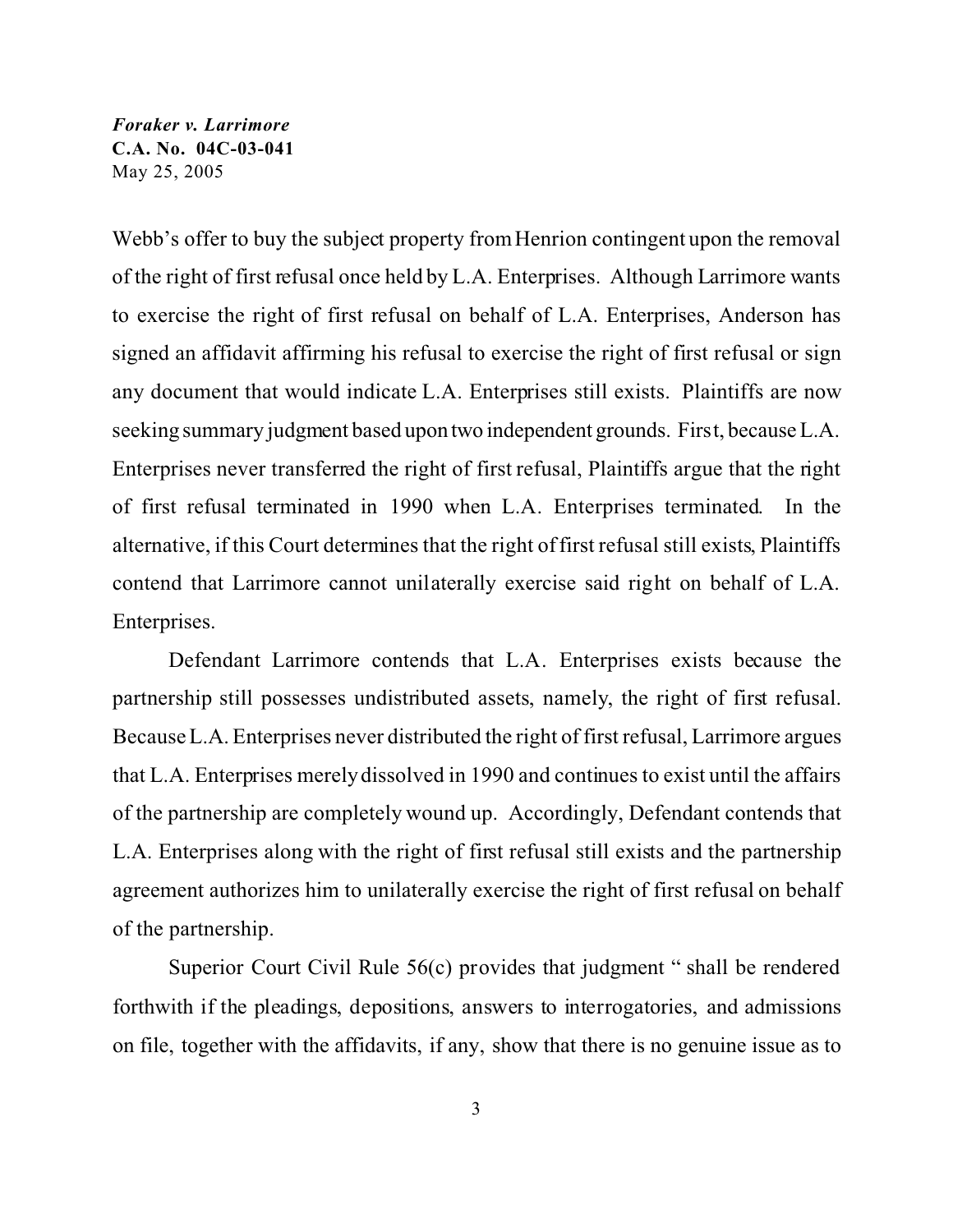any material fact and that the moving party is entitled to a judgment as a matter of law."<sup>3</sup> On a motion for summary judgment the Court examines the record to determine whether any material issues of fact exist. Summary judgment will only be granted when, after viewing the record in a light most favorable to the nonmoving party, no genuine issue of material fact exists and the moving party is entitled to judgment as a matter of law.<sup>4</sup> Summary judgment will not be granted when a more thorough inquiry into the facts is desirable to clarify the application of the law to the circumstances.<sup>5</sup>

The pivotal issue in the case *sub judice* is whether L.A. Enterprises currently exists. Plaintiffs contend that L.A. Enterprises terminated in 1990 when Larrimore and Anderson, intending to terminate the partnership, signed a written agreement and divided the partnership's assets and debts. Larrimore contends this agreement merely dissolved L.A. Enterprises. Even though thirteen years have elapsed since L.A. Enterprises engaged in any business, Larrimore contends that the partnership continues to exist because it still possesses the right of first refusal and the winding up phase therefore has yet to be completed.

The agreement entered into between Larrimore and Anderson on June 28, 1990 divided substantially all of L.A. Enterprises' assets and debts between the partners.

 $3$  Super. Ct. Civ. R. 56.

<sup>4</sup> *Oliver B. Cannon & Sons, Inc. v. Dorr-Oliver, Inc.*, 312 A.2d 322, 325 (Del. Super. Ct. 1973); *see also McCall v. Villa Pizza, Inc*., 636 A.2d 912 (Del. 1994).

<sup>5</sup>  *Ebersole v. Lowengrub*, 180 A.2d 467, 470 (Del. 1962).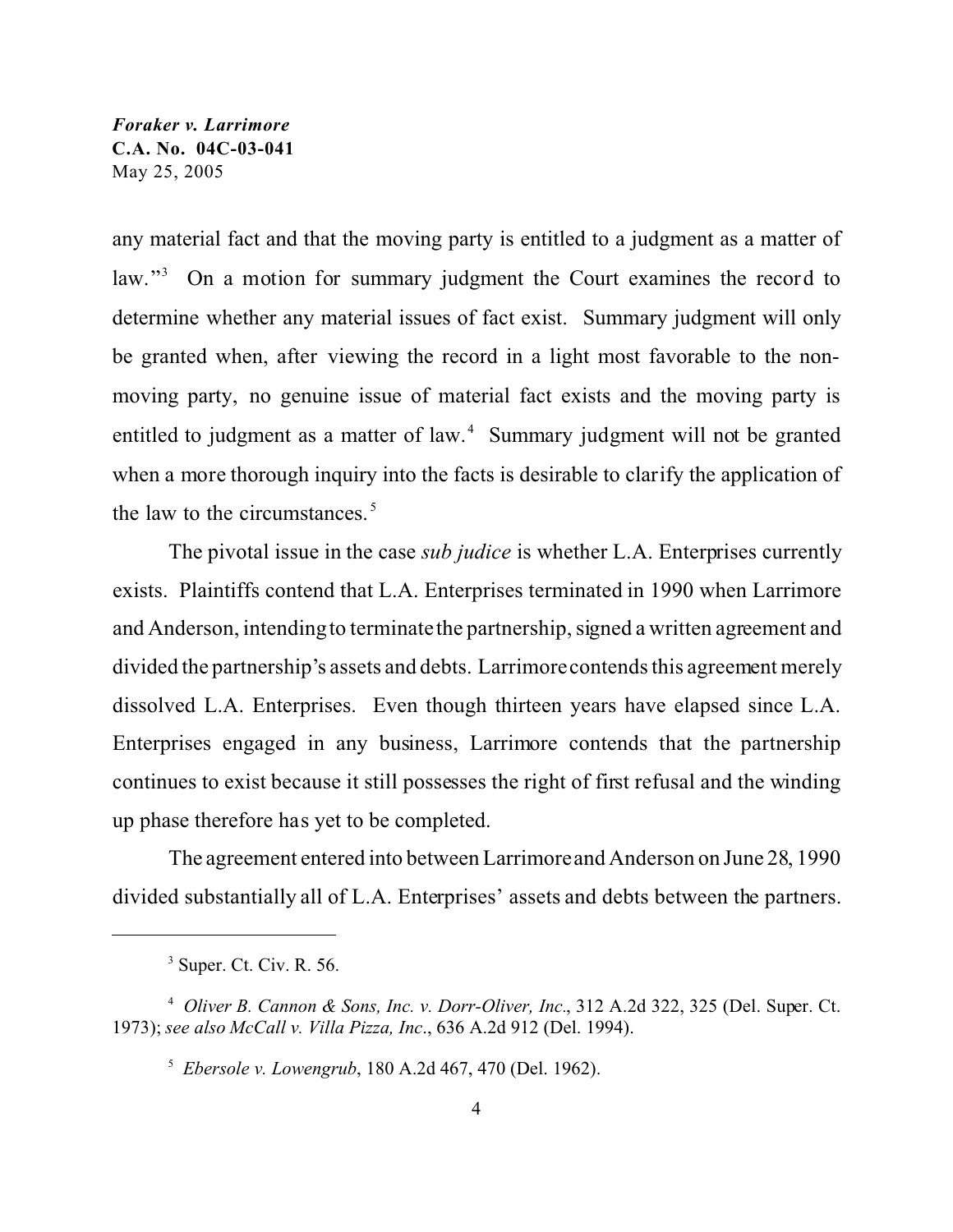In fact, the agreement appears to have distributed all of the assets owned by L.A. Enterprises except for the right of first refusal. The agreement also contained an addendum, initialed by both Anderson and Larrimore, which provided:

The parties by signing the above agreement and this Addendum hereby agree that the partnership known as L.A. Enterprises is hereby terminated.<sup>6</sup>

The agreement dividing substantially all of L.A. Enterprises' assets and debt along with the addendum confirming that the agreement served to terminate L.A. Enterprises unequivocally demonstrate the parties' intentions to terminate the partnership in 1990. The thirteen years of inactivity by L.A. Enterprises following the execution of the agreement evidences both parties' beliefs that L.A. Enterprises was effectively terminated by the agreement. Considering the agreement, addendum and inactivity since the agreement, this Court finds that L.A. Enterprises was effectively terminated in 1990. Because Larrimore and Anderson neglected to distribute the right of first refusal prior to terminating L.A. Enterprises, the right of first refusal also terminated in 1990 and is therefore unenforceable by Larrimore.

Even if this Court concluded otherwise and held that L.A. Enterprises merely dissolved as a result of the agreement in 1990, a partnership exists after dissolution only for the purpose of winding up its affairs.<sup>7</sup> Furthermore, once dissolution occurs, partners have an obligation to diligently wind up the affairs of the partnership. This

<sup>6</sup> Pls. Ex. F. (Agreement between Larrimore and Anderson dated June 28, 1990).

<sup>7</sup> 6 *Del. C.* § 15-802(a); *see also Caines Landing Wildlife Preserve Association v. Kirkpatrick*, 663 A.2d 369 (Del. 1993).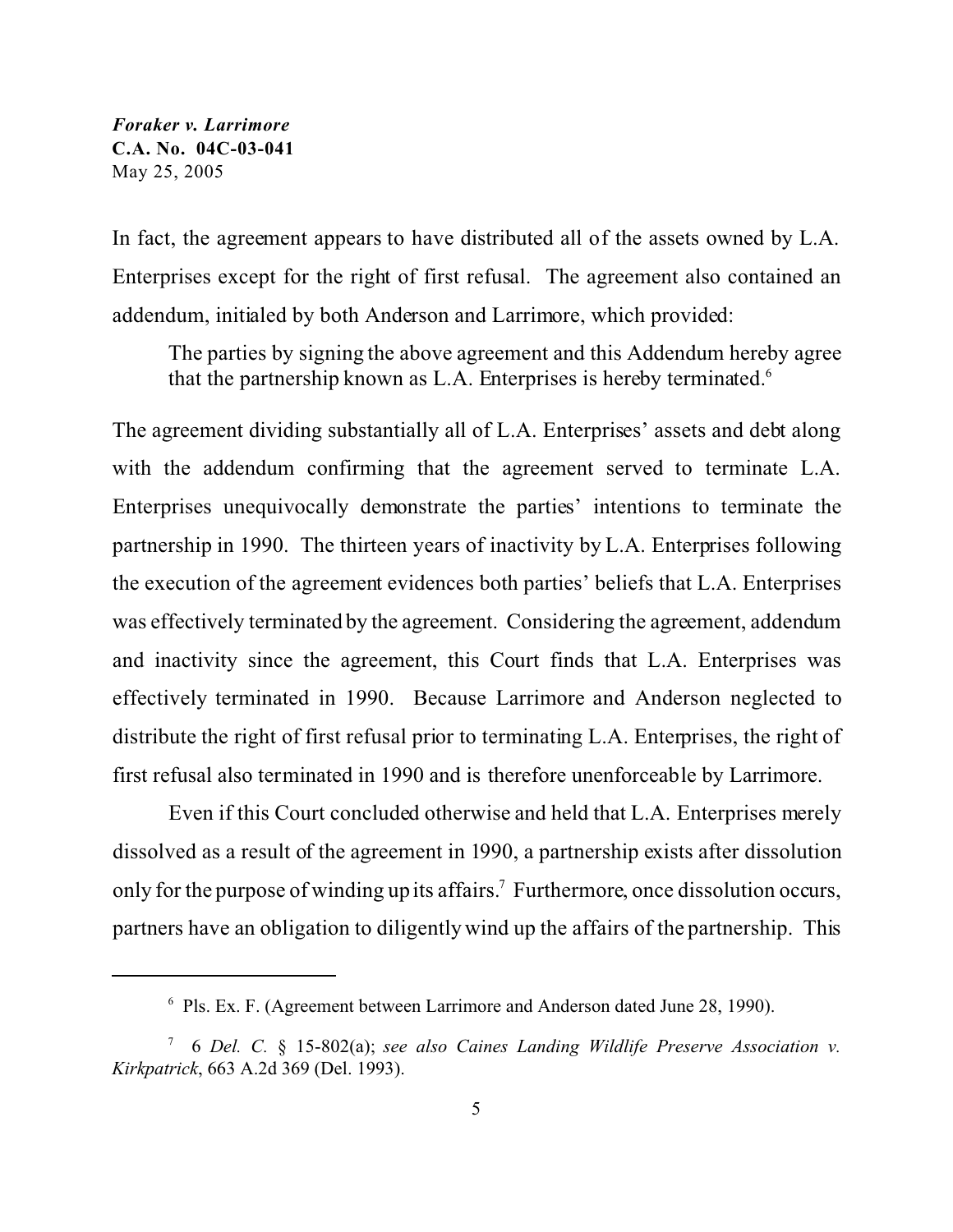duty to diligently wind up the affairs of a partnership was also included in L.A. Enterprises' partnership agreement which provided:

In the event of a voluntary termination, the partners shall proceed with reasonable promptness to liquidate the business of the partnership.<sup>8</sup>

Assuming *arguendo* that L.A. Enterprises did not terminate upon the signing of the agreement, Larrimore did not act promptly to wind up the affairs of the partnership and cannot claim following 13 years of inactivity that L.A. Enterprises still exists based upon its failure to distribute an inchoate equitable interest. More important, as stated earlier, the partnership exists upon dissolution for the sole purpose of winding up its affairs and exercising the right of first refusal on behalf of L.A. Enterprises at this juncture would not be for the purpose of winding up its affairs. In short, any opportunity Larrimore had to wind up the affairs of L.A. Enterprises following its dissolution has long since expired and the fact that L.A. Enterprises neglected to distribute an inchoate equitable interest did not prevent the partnership from terminating. This Court is unpersuaded by Larrimore's contention that L.A. Enterprises' failure to distribute the right of first refusal, an inchoate equitable interest at the time of the agreement, prevented the partnership from terminating.

Because the right of first refusal cannot be exercised on behalf of the now defunct partnership, the issue of whether Larrimore could have unilaterally exercised said right is *moot*. This Court will however note the difficulty Larrimore would have encountered substantiating his claim of possessing the authority to unilaterally

<sup>&</sup>lt;sup>8</sup> Def. Ex. C (Partnership Agreement between Larrimore and Anderson).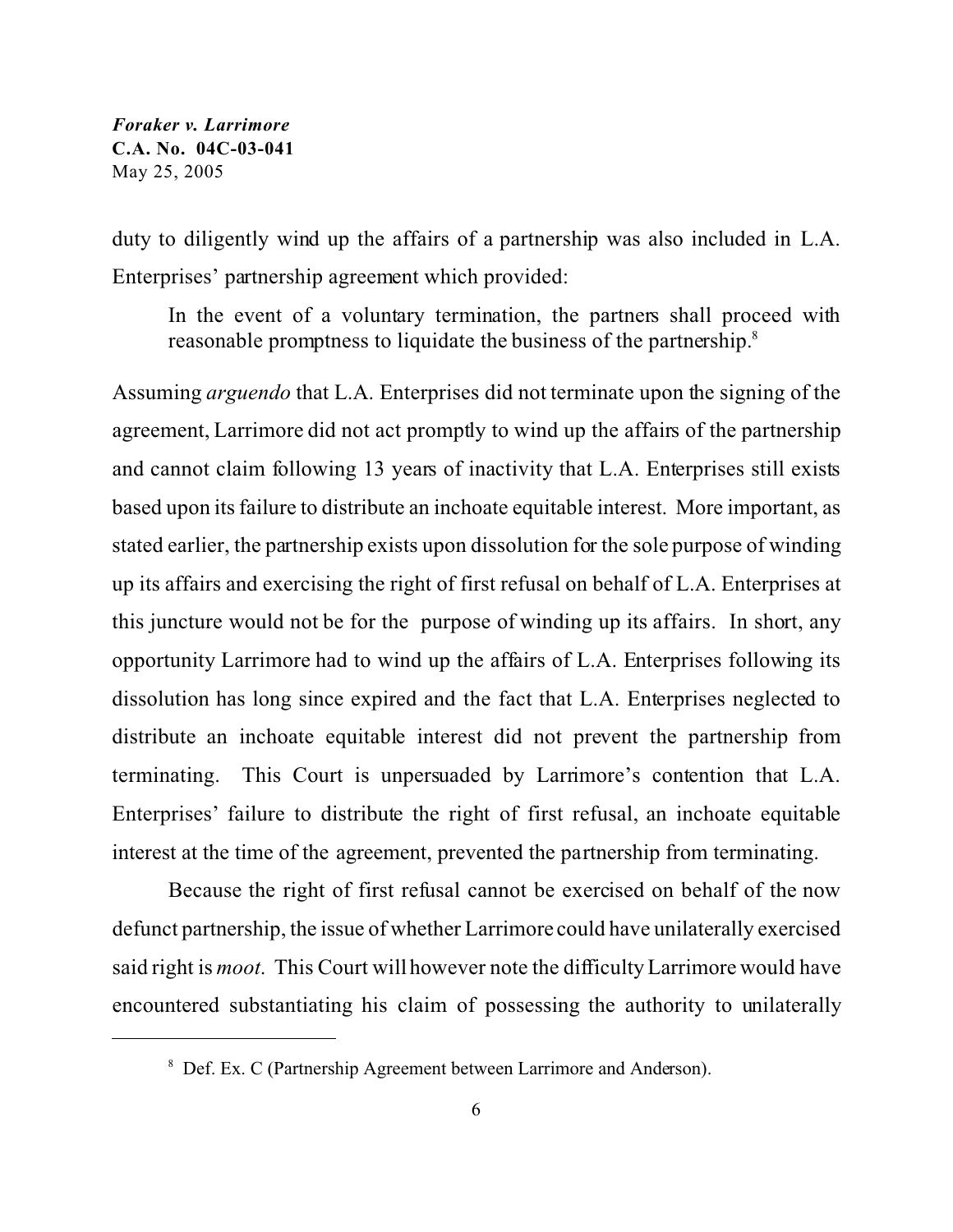exercise the right of first refusal. Larrimore would first have to show that L.A. Enterprises dissolved in 1990 but currently exists for the sole purpose of winding up its affairs. Therefore, Larrimore would have to demonstrate that exercising the right of first refusal is for the purpose of winding up the partnership's affairs. However, to unilaterally exercise the right of first refusal, Larrimore would then have to show that exercising the right of first refusal was an act within the ordinary course of business. Considering the facts of this case, it is unlikely that Larrimore, under any conceivable set of circumstances, would be able to simultaneously prove both assertions.

In conclusion, upon consideration of the agreement to terminate and the addendum to the agreement, this Court must conclude that L.A. Enterprises terminated in 1990. The thirteen years of inactivity following the execution of the agreement further supports this conclusion and demonstratively evidences that the partnership terminated when the agreement was signed. The parties' failure to distribute an inchoate equitable interest did not prevent the partnership from terminating and does not currently serve as a mode to revive the now defunct partnership. Because L.A. Enterprises was voluntarily terminated prior to exercising or distributing the right of first refusal, the right of first refusal terminated with the partnership and cannot be exercised by Larrimore on behalf of the defunct partnership.